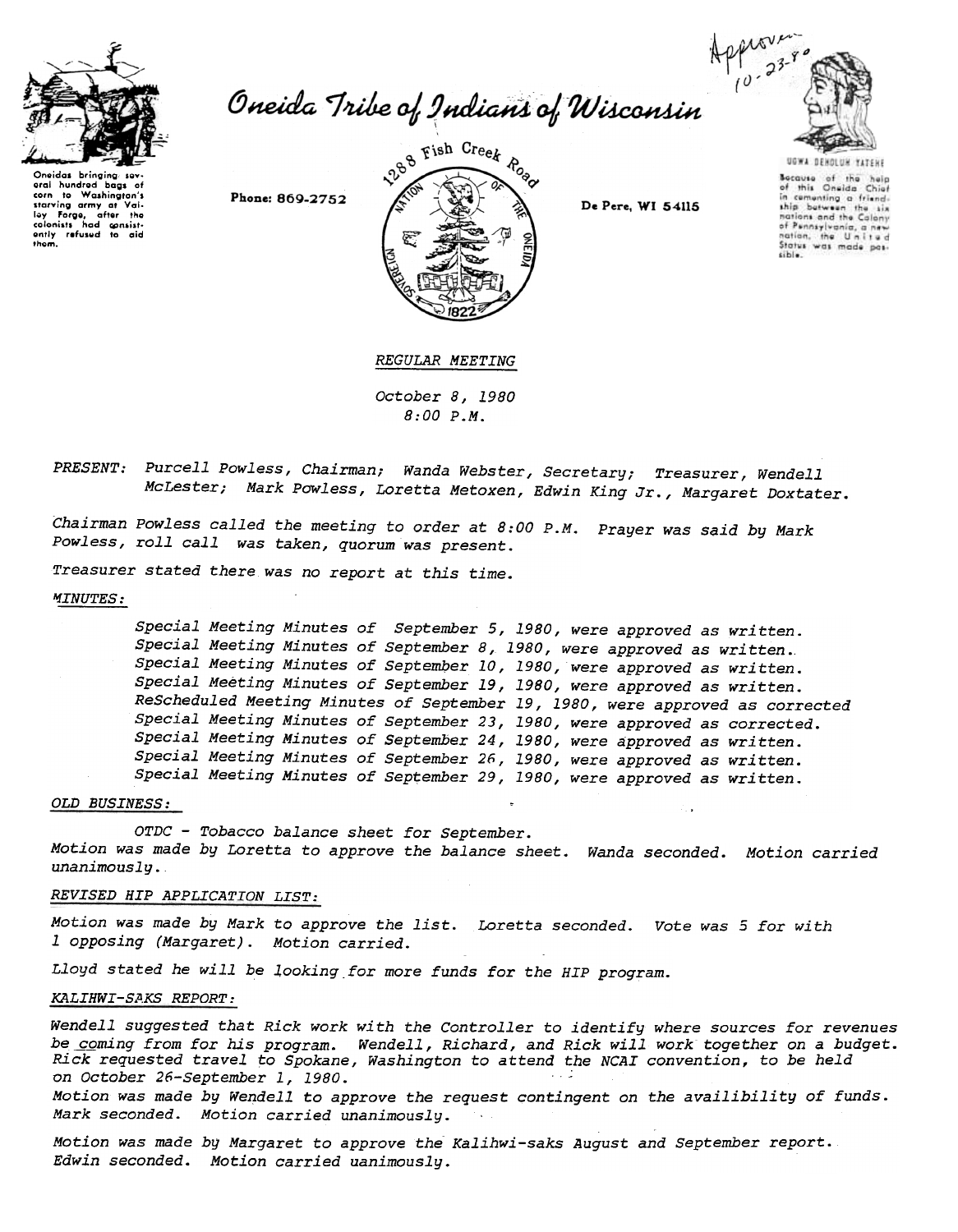nE rribe of egula." Meeting 'ctober 8, 1980 'age 2

## !~\:~ ~ECOMMENDATIONS FROM THE EDUCATION BOARD:

Io one was present from the Board.

## :AY HAYNE:

~ay is from the News Chronicle and would like to do an article of series on Tribal ;overnment and life on the reservation. Wendell stated any news for the news media ;hould come from the Lae Office. Rich Wheelock suggested that regular news releases ;hould go the news media, but should have Business Committee approval before it is ,ent out.

 $\curvearrowleft$ 

10tion was made by Loretta that the Kalihwi-Saks Editor draft regular news releases :0 the news media and that they be releases subject to Business Committee approval. Mark seconded. Motion carried unanimously.

## LAND COMMITTEE MINUTES OF September 11, 1980:

Yotion was made by Edwin to approve the recommendation to cancel the description of land on Mark and Debra Powless' lease which was approved 10/16/79. Wendell seconded. Vote was 5 for with I abstention (Mark). Motion carried.

~otion was made by Mark to approve the recommendation to accept the cancellation by mutual consent of James Danforth lease. Wendell seconded. Motion carried unanimously.

Motion was made by Mark to approve the recommendation in the exchanging of land of Carol Metoxen and Henry & Jane Skenandore. Wendell seconded. Motion carried unanimously.

Motion was made by Loretta to approve the land application of Edward and Ella Green, contingent on a description check. Margaret secqnded. Motion carried unanimously.

Motion was made by Loretta to approve the recommendation to modify Ben Vieau's lease to include two acres. Wendell seconded. Vote was 4 for with 2 abstentions (Edwin & Wanda). Motion carried.

Motion was made by Loretta to refer the zoning code change back to the Land Committee for clarification. Margaret seconded. Motion carried unanimously.

#### NEW LAND COMMITTEE MEMBERS:

Motion was made by Mark to approve Amos Christijohn and Judy Cornelius as new members on the Land Committee. Wendell seconded. Motion carried unanimously.

### COMPENSATION FOR LAND COMMITTEE MEETINGS:

Motion was made by Mark to approve the Land Committee recommendation that they be paid \$15.00 for two meetings per month. Edwin seconded. Motion carried.

Motion was made by Edwin to approve the Land Coordinators report. Mark seconded. Motion carried unanimously.

Motion was made by Mark to approve the residential lease for Vicky Cornelius. Loretta seconded. Motion carried unanimously.

#### EOG REPORT:

Motion was made by Mark to table the EOC report as no one was present. Edwin seconded. motion carried unanimously.

Discussion on Bruce Schaepe taking perk tests, none of the tests are perking. Motion was made by Loretta that Bruce give the Business Committee a report on the perk tests which he has completed. Mark seconded. Motion carried unanimously.

Wanda requested October lO&l3th as a personnal holiday and a vacation day. Motion was made by Loretta to approve the request. Edwin seconded. Vote was 5 for with 1 abstention (Wanda). Motion carried.

### $NCAI:$

NCAI:

Loretta asked if there is money for three youths to go to the NCAI convention in Spokane, Washington on October 27 - 31, 1980.